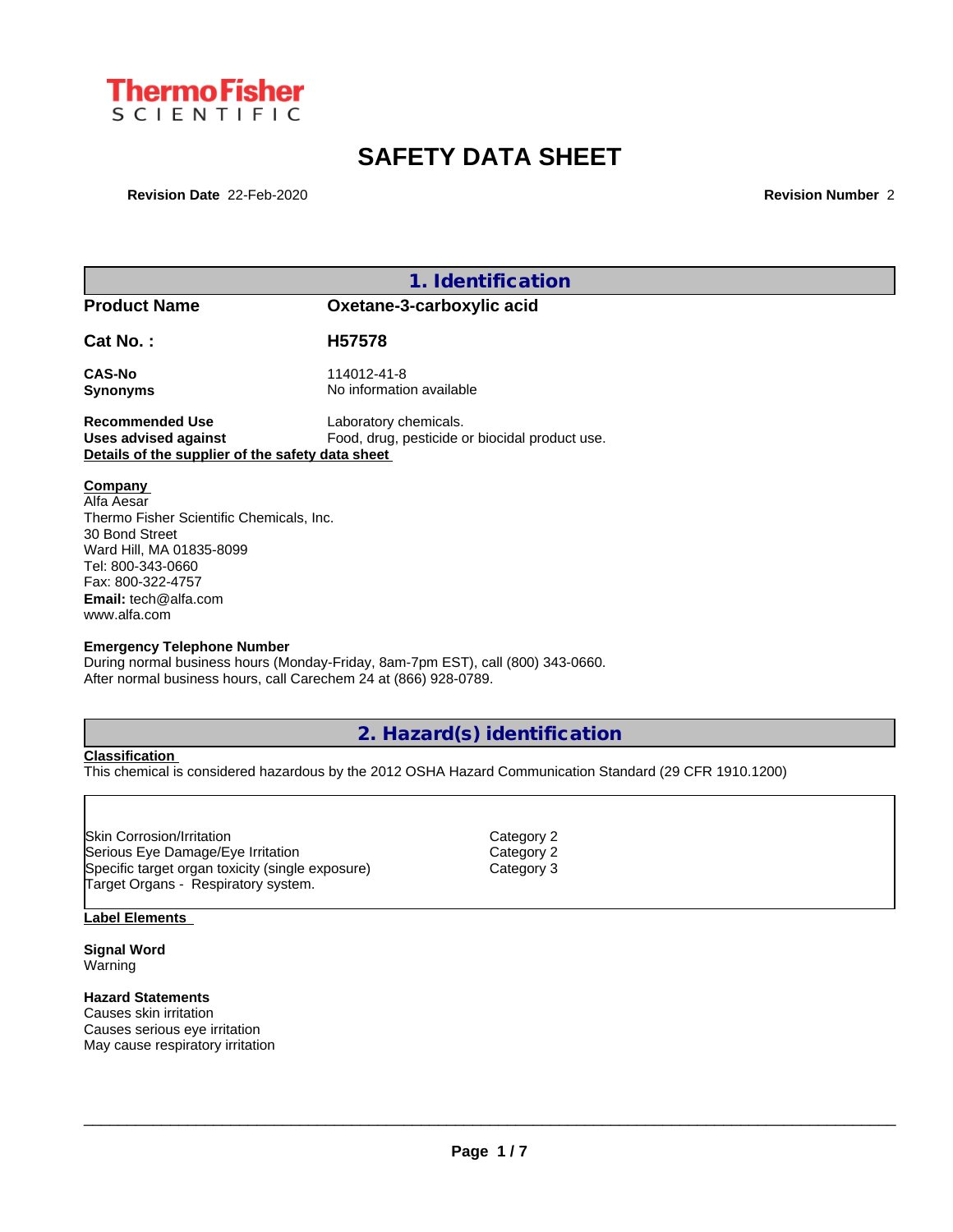

## **Precautionary Statements**

**Prevention**

Wash face, hands and any exposed skin thoroughly after handling

Wear protective gloves/protective clothing/eye protection/face protection

Avoid breathing dust/fume/gas/mist/vapors/spray

Use only outdoors or in a well-ventilated area

#### **Inhalation**

IF INHALED: Remove victim to fresh air and keep at rest in a position comfortable for breathing Call a POISON CENTER or doctor/physician if you feel unwell

#### **Skin**

IF ON SKIN: Wash with plenty of soap and water

If skin irritation occurs: Get medical advice/attention

Take off contaminated clothing and wash before reuse

#### **Eyes**

IF IN EYES: Rinse cautiously with water for several minutes. Remove contact lenses, if present and easy to do. Continue rinsing If eye irritation persists: Get medical advice/attention

#### **Storage**

Store in a well-ventilated place. Keep container tightly closed

Store locked up

#### **Disposal**

Dispose of contents/container to an approved waste disposal plant

**Hazards not otherwise classified (HNOC)**

None identified

## **3. Composition/Information on Ingredients**

| Component                                                                                                                                |                                                                                                                      | <b>CAS-No</b>                | Weight % |  |  |  |
|------------------------------------------------------------------------------------------------------------------------------------------|----------------------------------------------------------------------------------------------------------------------|------------------------------|----------|--|--|--|
| Oxetane-3-carboxylic acid                                                                                                                |                                                                                                                      | 114012-41-8                  | $=100$   |  |  |  |
|                                                                                                                                          |                                                                                                                      |                              |          |  |  |  |
|                                                                                                                                          |                                                                                                                      | 4. First-aid measures        |          |  |  |  |
| If symptoms persist, call a physician.<br><b>General Advice</b>                                                                          |                                                                                                                      |                              |          |  |  |  |
| Rinse immediately with plenty of water, also under the eyelids, for at least 15 minutes. Get<br><b>Eye Contact</b><br>medical attention. |                                                                                                                      |                              |          |  |  |  |
| <b>Skin Contact</b>                                                                                                                      | Wash off immediately with plenty of water for at least 15 minutes. If skin irritation persists,<br>call a physician. |                              |          |  |  |  |
| <b>Inhalation</b>                                                                                                                        | Remove to fresh air. If not breathing, give artificial respiration. Get medical attention if<br>symptoms occur.      |                              |          |  |  |  |
| Clean mouth with water and drink afterwards plenty of water. Get medical attention if<br>Ingestion<br>symptoms occur.                    |                                                                                                                      |                              |          |  |  |  |
| Most important symptoms and<br>effects                                                                                                   |                                                                                                                      | None reasonably foreseeable. |          |  |  |  |
| <b>Notes to Physician</b>                                                                                                                |                                                                                                                      | Treat symptomatically        |          |  |  |  |
|                                                                                                                                          |                                                                                                                      |                              |          |  |  |  |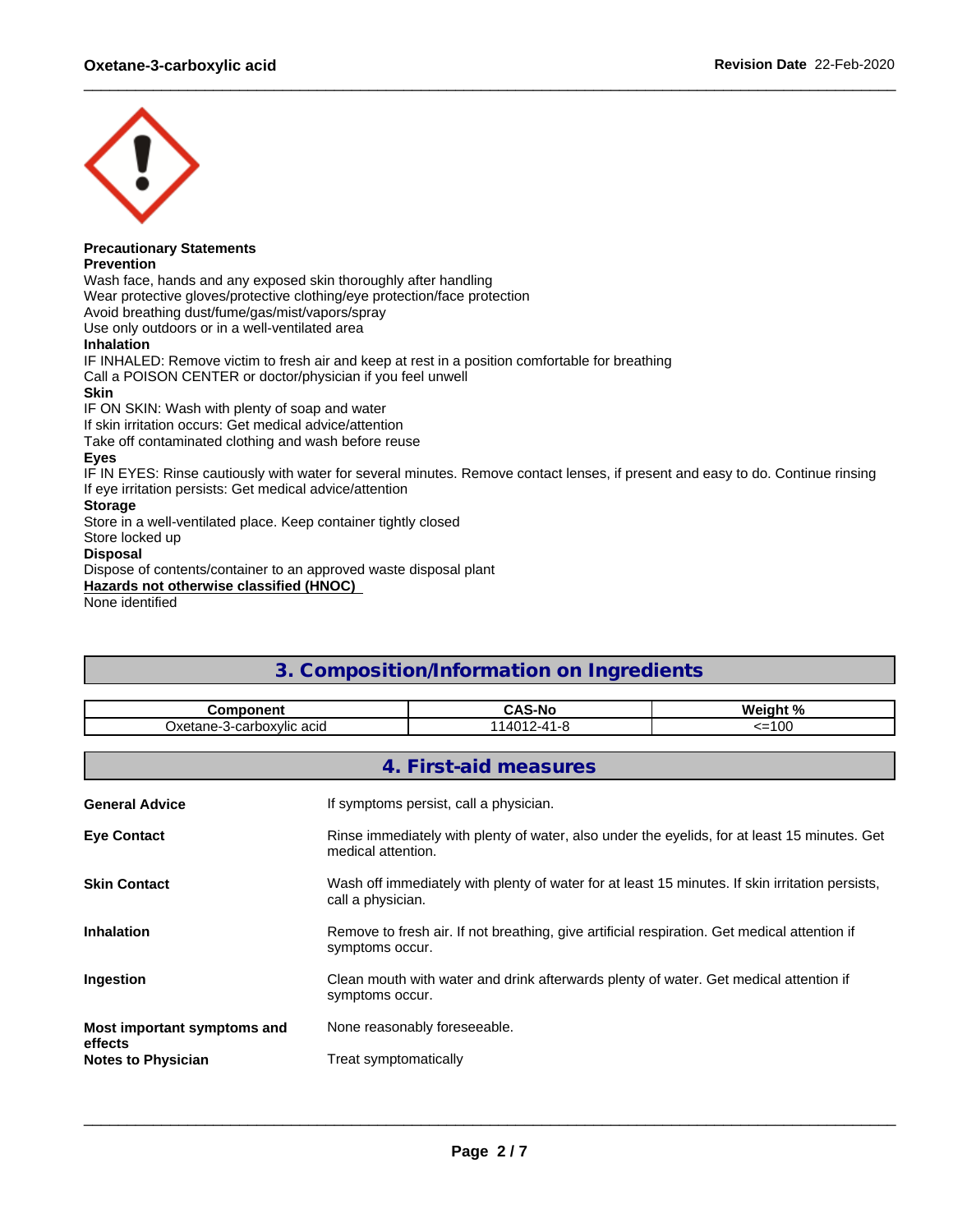## **5. Fire-fighting measures**

| Unsuitable Extinguishing Media                             | No information available |  |
|------------------------------------------------------------|--------------------------|--|
| <b>Flash Point</b>                                         | 115 °C / 239 °F          |  |
| Method -                                                   | No information available |  |
| <b>Autoignition Temperature</b><br><b>Explosion Limits</b> | No information available |  |
| <b>Upper</b>                                               | No data available        |  |
| Lower                                                      | No data available        |  |
| Sensitivity to Mechanical Impact No information available  |                          |  |
| <b>Sensitivity to Static Discharge</b>                     | No information available |  |

#### **Specific Hazards Arising from the Chemical**

Keep product and empty container away from heat and sources of ignition.

#### **Hazardous Combustion Products**

Carbon monoxide (CO). Carbon dioxide (CO2).

#### **Protective Equipment and Precautions for Firefighters**

As in any fire, wear self-contained breathing apparatus pressure-demand, MSHA/NIOSH (approved or equivalent) and full protective gear.

| <b>NFPA</b>                      | <b>Health</b><br>2                   | <b>Flammability</b><br>0                                                                                                                                 | <b>Instability</b><br>0                                                                                                                         | <b>Physical hazards</b>                                                                                                                                                                |
|----------------------------------|--------------------------------------|----------------------------------------------------------------------------------------------------------------------------------------------------------|-------------------------------------------------------------------------------------------------------------------------------------------------|----------------------------------------------------------------------------------------------------------------------------------------------------------------------------------------|
|                                  |                                      | 6. Accidental release measures                                                                                                                           |                                                                                                                                                 |                                                                                                                                                                                        |
|                                  | <b>Personal Precautions</b>          | formation.                                                                                                                                               |                                                                                                                                                 | Ensure adequate ventilation. Use personal protective equipment as required. Avoid dust                                                                                                 |
| <b>Environmental Precautions</b> |                                      | Information.                                                                                                                                             | Should not be released into the environment. See Section 12 for additional Ecological                                                           |                                                                                                                                                                                        |
| Up                               |                                      | <b>Methods for Containment and Clean</b> Sweep up and shovel into suitable containers for disposal. Keep in suitable, closed<br>containers for disposal. |                                                                                                                                                 |                                                                                                                                                                                        |
|                                  |                                      | 7. Handling and storage                                                                                                                                  |                                                                                                                                                 |                                                                                                                                                                                        |
| Handling                         |                                      |                                                                                                                                                          |                                                                                                                                                 | Wear personal protective equipment/face protection. Ensure adequate ventilation. Do not<br>get in eyes, on skin, or on clothing. Avoid ingestion and inhalation. Avoid dust formation. |
| <b>Storage</b>                   |                                      | Store in freezer.                                                                                                                                        |                                                                                                                                                 |                                                                                                                                                                                        |
|                                  |                                      | 8. Exposure controls / personal protection                                                                                                               |                                                                                                                                                 |                                                                                                                                                                                        |
|                                  | <b>Exposure Guidelines</b>           |                                                                                                                                                          | This product does not contain any hazardous materials with occupational exposure<br>limitsestablished by the region specific regulatory bodies. |                                                                                                                                                                                        |
|                                  | <b>Engineering Measures</b>          |                                                                                                                                                          |                                                                                                                                                 | Ensure that eyewash stations and safety showers are close to the workstation location.                                                                                                 |
|                                  | <b>Personal Protective Equipment</b> |                                                                                                                                                          |                                                                                                                                                 |                                                                                                                                                                                        |
|                                  | <b>Eye/face Protection</b>           | EN166.                                                                                                                                                   | Wear appropriate protective eyeglasses or chemical safety goggles as described by                                                               | OSHA's eye and face protection regulations in 29 CFR 1910.133 or European Standard                                                                                                     |
|                                  |                                      |                                                                                                                                                          |                                                                                                                                                 |                                                                                                                                                                                        |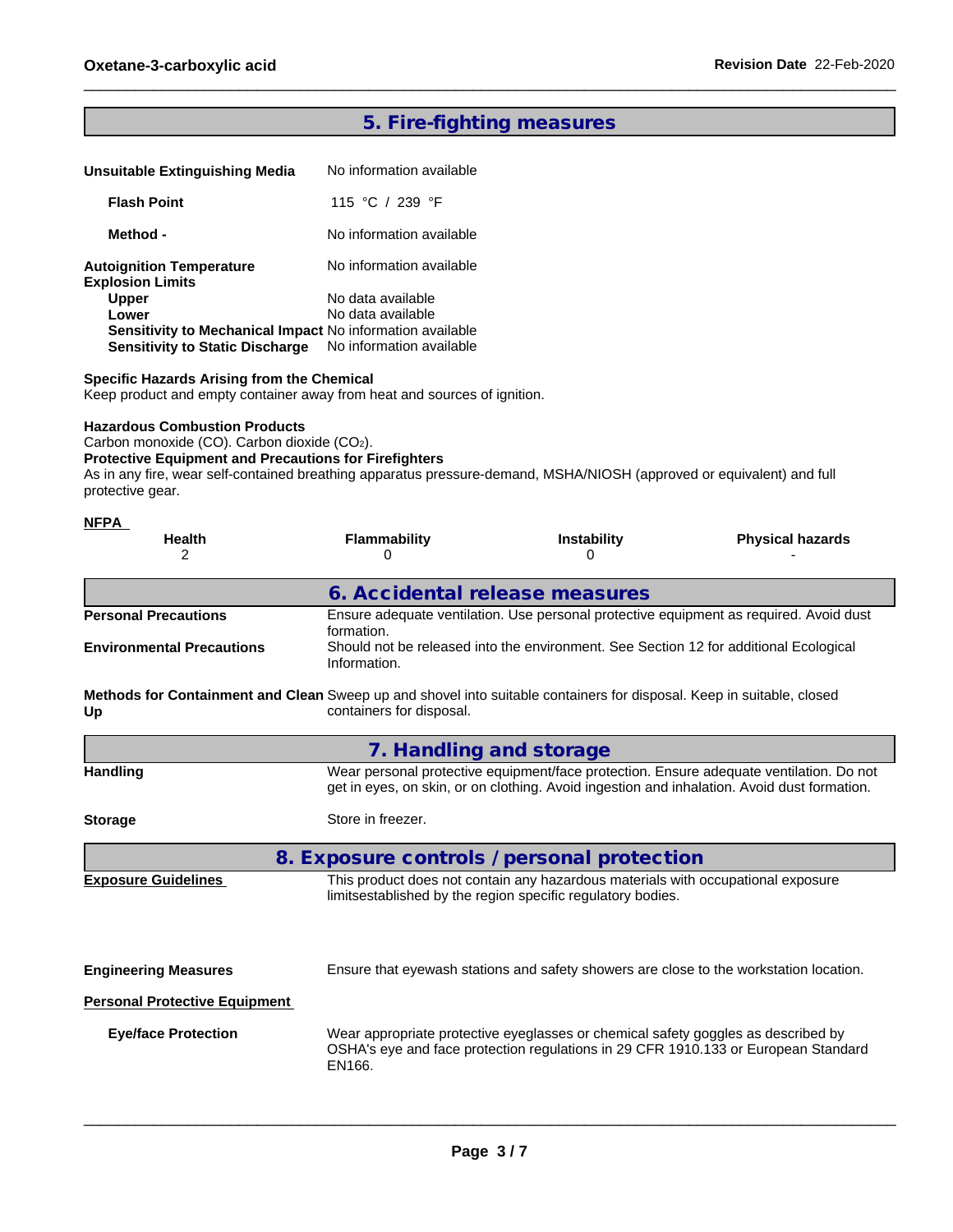| Skin and body protection      | Wear appropriate protective gloves and clothing to prevent skin exposure.                                                                                                                                                                               |
|-------------------------------|---------------------------------------------------------------------------------------------------------------------------------------------------------------------------------------------------------------------------------------------------------|
| <b>Respiratory Protection</b> | Follow the OSHA respirator regulations found in 29 CFR 1910.134 or European Standard<br>EN 149. Use a NIOSH/MSHA or European Standard EN 149 approved respirator if<br>exposure limits are exceeded or if irritation or other symptoms are experienced. |
| <b>Hygiene Measures</b>       | Handle in accordance with good industrial hygiene and safety practice.                                                                                                                                                                                  |

## **9. Physical and chemical properties**

| <b>Physical State</b>                         | Solid Low melting solid          |
|-----------------------------------------------|----------------------------------|
| Appearance                                    | No information available         |
| Odor                                          | No information available         |
| <b>Odor Threshold</b>                         | No information available         |
| рH                                            | No information available         |
| <b>Melting Point/Range</b>                    | No data available                |
| <b>Boiling Point/Range</b>                    | 244 °C / 471.2 °F                |
| <b>Flash Point</b>                            | 115 °C / 239 °F                  |
| <b>Evaporation Rate</b>                       | Not applicable                   |
| Flammability (solid,gas)                      | No information available         |
| <b>Flammability or explosive limits</b>       |                                  |
| <b>Upper</b>                                  | No data available                |
| Lower                                         | No data available                |
| <b>Vapor Pressure</b>                         | No information available         |
| <b>Vapor Density</b>                          | Not applicable                   |
| <b>Specific Gravity</b>                       | 1.374 $q/cm3$                    |
| <b>Solubility</b>                             | No information available         |
| <b>Partition coefficient; n-octanol/water</b> | No data available                |
| <b>Autoignition Temperature</b>               | No information available         |
| <b>Decomposition Temperature</b>              | No information available         |
| <b>Viscosity</b>                              | Not applicable                   |
| <b>Molecular Formula</b>                      | C4 H <sub>6</sub> O <sub>3</sub> |
| <b>Molecular Weight</b>                       | 102.09                           |

## **10. Stability and reactivity**

| <b>Reactive Hazard</b>          | None known, based on information available                                  |
|---------------------------------|-----------------------------------------------------------------------------|
| <b>Stability</b>                | Air sensitive.                                                              |
| <b>Conditions to Avoid</b>      | Incompatible products.                                                      |
| <b>Incompatible Materials</b>   | Strong oxidizing agents                                                     |
|                                 | Hazardous Decomposition Products Carbon monoxide (CO), Carbon dioxide (CO2) |
| <b>Hazardous Polymerization</b> | Hazardous polymerization does not occur.                                    |
| <b>Hazardous Reactions</b>      | None under normal processing.                                               |

**11. Toxicological information**

### **Acute Toxicity**

| <b>Product Information</b><br><b>Component Information</b><br><b>Toxicologically Synergistic</b><br><b>Products</b> | No information available                                                                   |
|---------------------------------------------------------------------------------------------------------------------|--------------------------------------------------------------------------------------------|
|                                                                                                                     | Delayed and immediate effects as well as chronic effects from short and long-term exposure |
| <b>Irritation</b>                                                                                                   | No information available                                                                   |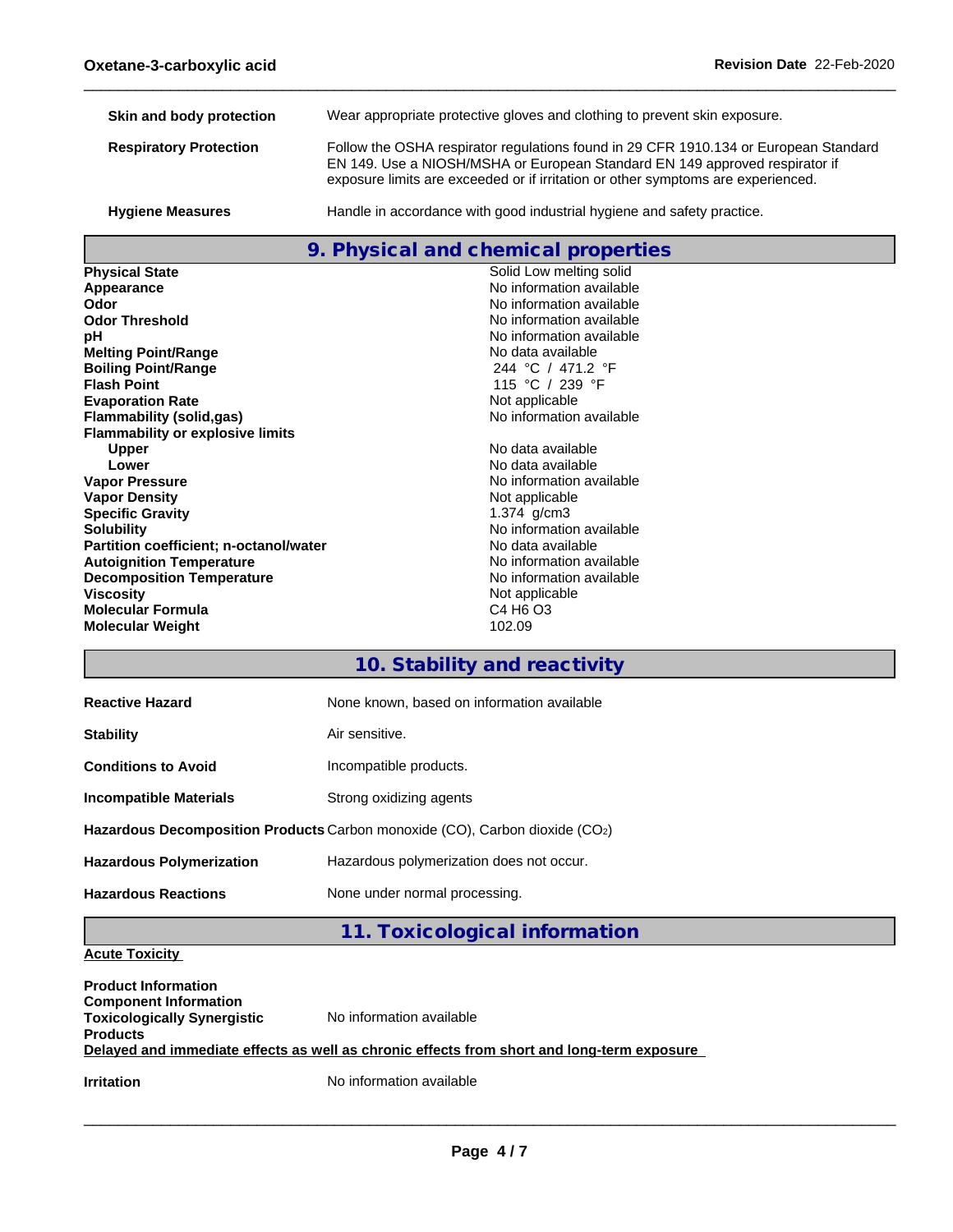**Sensitization** No information available

**Carcinogenicity** The table below indicateswhether each agency has listed any ingredient as a carcinogen.

| <b>Component</b>                                                 | <b>CAS-No</b> | <b>IARC</b>                                                        | <b>NTP</b>                 | <b>ACGIH</b> | <b>OSHA</b> | <b>Mexico</b> |  |  |
|------------------------------------------------------------------|---------------|--------------------------------------------------------------------|----------------------------|--------------|-------------|---------------|--|--|
| Oxetane-3-carboxylic<br>acid                                     | 114012-41-8   | Not listed                                                         | Not listed                 | Not listed   | Not listed  | Not listed    |  |  |
| <b>Mutagenic Effects</b>                                         |               | No information available                                           |                            |              |             |               |  |  |
| <b>Reproductive Effects</b>                                      |               | No information available.                                          |                            |              |             |               |  |  |
| <b>Developmental Effects</b>                                     |               | No information available.                                          |                            |              |             |               |  |  |
| <b>Teratogenicity</b>                                            |               | No information available.                                          |                            |              |             |               |  |  |
| <b>STOT - single exposure</b><br><b>STOT - repeated exposure</b> |               | Respiratory system<br>None known                                   |                            |              |             |               |  |  |
| <b>Aspiration hazard</b>                                         |               | No information available                                           |                            |              |             |               |  |  |
| delayed                                                          |               | <b>Symptoms / effects, both acute and No information available</b> |                            |              |             |               |  |  |
| <b>Endocrine Disruptor Information</b>                           |               | No information available                                           |                            |              |             |               |  |  |
| <b>Other Adverse Effects</b>                                     |               | The toxicological properties have not been fully investigated.     |                            |              |             |               |  |  |
|                                                                  |               |                                                                    | 12. Ecological information |              |             |               |  |  |
| <b>Ecotoxicity</b><br>Do not empty into drains.                  |               |                                                                    |                            |              |             |               |  |  |
| <b>Persistence and Degradability</b>                             |               | No information available                                           |                            |              |             |               |  |  |
| <b>Bioaccumulation/Accumulation</b>                              |               | No information available.                                          |                            |              |             |               |  |  |
| <b>Mobility</b>                                                  |               | No information available.                                          |                            |              |             |               |  |  |

| 13. Disposal considerations |  |
|-----------------------------|--|
|-----------------------------|--|

**Waste Disposal Methods** Chemical waste generators must determine whether a discarded chemical is classified as a hazardous waste. Chemical waste generators must also consult local, regional, and national hazardous waste regulations to ensure complete and accurate classification.

|                              | 14. Transport information  |
|------------------------------|----------------------------|
| <u>DOT</u>                   | Not regulated              |
| $\underline{\overline{TDG}}$ | Not regulated              |
| <b>IATA</b>                  | Not regulated              |
| <b>IMDG/IMO</b>              | Not regulated              |
|                              | 15. Regulatory information |

#### **United States of America Inventory**

| Component                 | <b>CAS-No</b> | <b>TSCA</b> | TOO AL<br>Inventory notification -<br>36.P<br><b>Active/Inactive</b> | TSCA<br><b>EPA Requiatory</b><br><b>Flags</b> |
|---------------------------|---------------|-------------|----------------------------------------------------------------------|-----------------------------------------------|
| Oxetane-3-carboxvlic acid | 114012-41-8   |             |                                                                      |                                               |

#### **Legend:**

**TSCA** - Toxic Substances Control Act, (40 CFR Part 710) X - Listed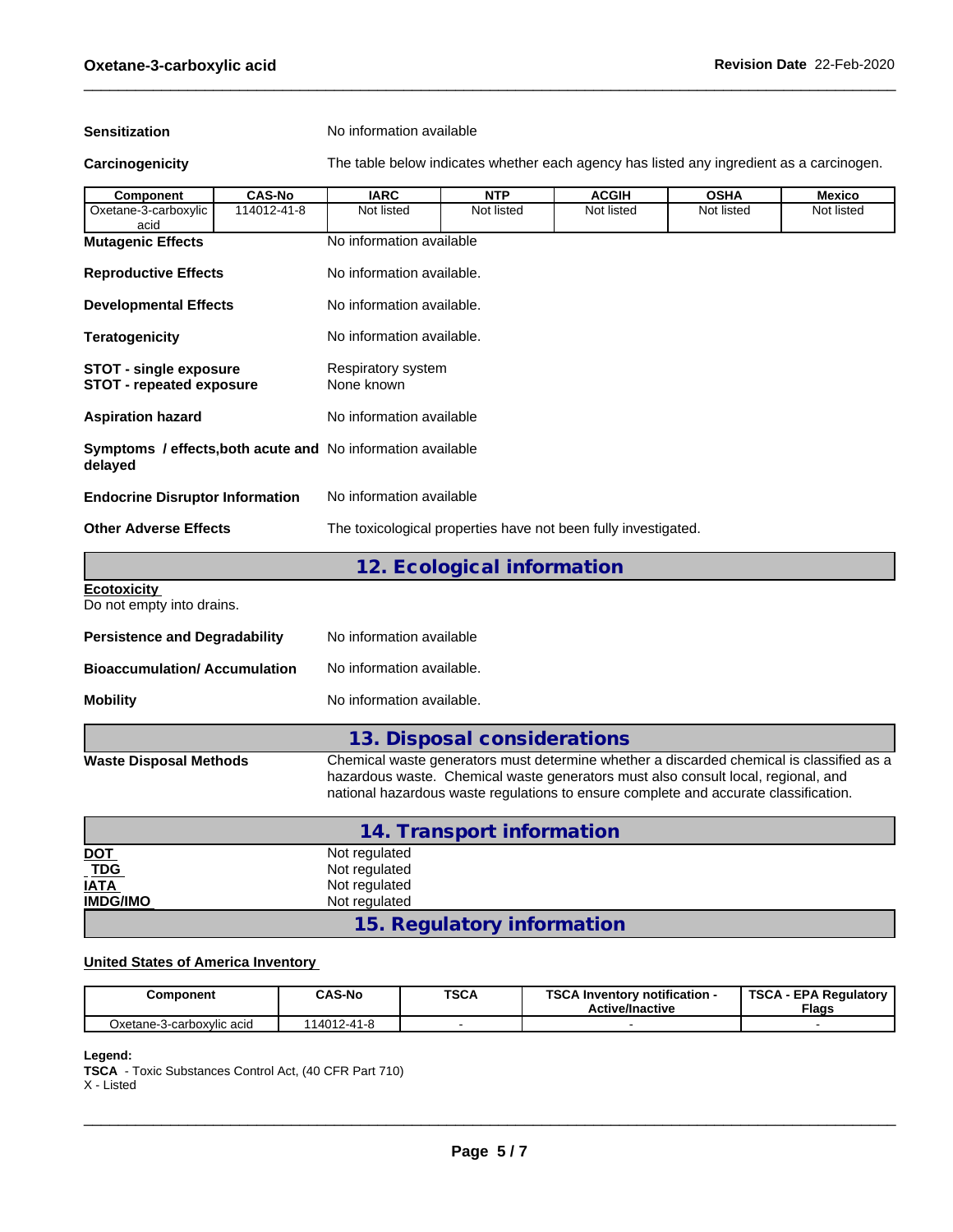#### '-' - Not Listed

**TSCA 12(b)** - Notices of Export Not applicable

#### **International Inventories**

Canada (DSL/NDSL), Europe (EINECS/ELINCS/NLP), Philippines (PICCS), Japan (ENCS), Australia (AICS), China (IECSC), Korea (ECL).

| <b>Component</b>          | <b>CAS-No</b>               | <b>DSL</b> | <b>NDSL</b> | <b>EINECS</b> | <b>PICCS</b> | <b>ENCS</b> | AICS | $I = C C C$<br>-95 | <b>KECL</b> |
|---------------------------|-----------------------------|------------|-------------|---------------|--------------|-------------|------|--------------------|-------------|
| Oxetane-3-carboxylic acid | $7 - 41 - 8$<br>114012<br>. |            |             |               |              |             |      |                    |             |

#### **U.S. Federal Regulations**

| <b>SARA 313</b>                                                                                                                            | Not applicable                                              |  |  |
|--------------------------------------------------------------------------------------------------------------------------------------------|-------------------------------------------------------------|--|--|
| <b>SARA 311/312 Hazard Categories</b>                                                                                                      | See section 2 for more information                          |  |  |
| <b>CWA (Clean Water Act)</b>                                                                                                               | Not applicable                                              |  |  |
| <b>Clean Air Act</b>                                                                                                                       | Not applicable                                              |  |  |
| <b>OSHA</b> - Occupational Safety and<br><b>Health Administration</b>                                                                      | Not applicable                                              |  |  |
| <b>CERCLA</b>                                                                                                                              | Not applicable                                              |  |  |
| <b>California Proposition 65</b>                                                                                                           | This product does not contain any Proposition 65 chemicals. |  |  |
| U.S. State Right-to-Know<br><b>Regulations</b>                                                                                             | Not applicable                                              |  |  |
| <b>U.S. Department of Transportation</b><br>Reportable Quantity (RQ):<br><b>DOT Marine Pollutant</b><br><b>DOT Severe Marine Pollutant</b> | N<br>N<br>N                                                 |  |  |
| <b>U.S. Department of Homeland</b><br><b>Security</b>                                                                                      | This product does not contain any DHS chemicals.            |  |  |
| <b>Other International Regulations</b>                                                                                                     |                                                             |  |  |
| <b>Mexico - Grade</b>                                                                                                                      | No information available                                    |  |  |

| 16. Other information                                                |                                                                                                   |  |  |  |  |
|----------------------------------------------------------------------|---------------------------------------------------------------------------------------------------|--|--|--|--|
| <b>Prepared By</b>                                                   | Health, Safety and Environmental Department<br>Email: tech@alfa.com<br>www.alfa.com               |  |  |  |  |
| <b>Revision Date</b><br><b>Print Date</b><br><b>Revision Summary</b> | 22-Feb-2020<br>22-Feb-2020<br>SDS authoring systems update, replaces ChemGes SDS No. 114012-41-8. |  |  |  |  |

**Disclaimer**

The information provided in this Safety Data Sheet is correct to the best of our knowledge, information and belief at the date of its publication. The information given is designed only as a guidance for safe handling, use, processing, storage, transportation, disposal and release and is not to be considered a warranty or quality specification. The information relates only to the specific material designated and may not be valid for such material used in combination with any other **materials or in any process,unless specified in the text**